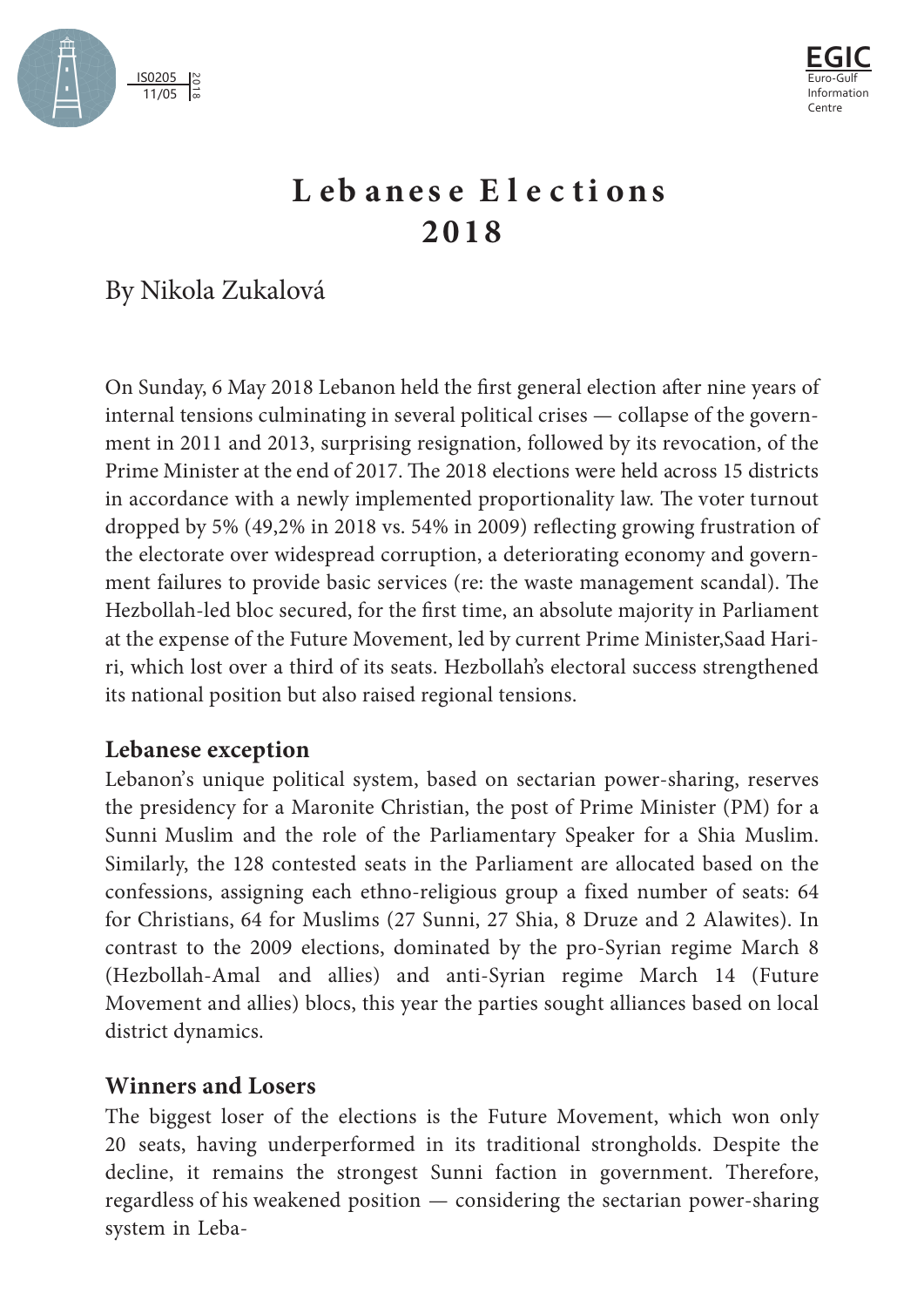non — Future Movement's leader Saad Hariri is likely to be tasked to form a new government. Hariri's visit to Saudi Arabia in late 2017, his sudden and then cancelled resignation and the soft stance related to Hezbollah, might have pushed voters to punish his Future Movement.

The political alliance between Sunni and Christian political parties (except for the Free Patriotic Movement of current President Michel Aoun) was cemented with the assassination of former PM Rafiq Hariri by Hezbollah, uniting them under the March 14 Coalition. The Lebanese Forces (LF) is one of the main Christian parties in Lebanon and once a key player in the anti-Syrian movement leading to the Syria's military withdraw from Lebanon in 2005. The Christian parties do not form one bloc; they are divided between alliance with the Future Movement or Hezbollah. Today, the LF remains a key opponent of Hezbollah and, in the 2018 elections, it emerged as a strong player surprisingly securing 15 seats — three times more than in 2009. The Phalange Party (Kataeb), a Maronite Christian party, was once an important player in Lebanese politics. The Phalange's political decline began after its leader, Bashir Gemayel, was assassinated in 1982 and continued with the party's marginalisation during the Syrian intervention in Lebanon (1976-2005). The Phalange only started to re-emerge in early 2000 but according to the latest results it is again on the decline, having lost 2 seats compared to 2009. The Progressive Socialist Party, allied to the FM, captured 9 seats this year and the new Al Azm Movement of former Prime Minister, Najib Mikati, obtained 4.

The clearest winner of the 2018 elections is Hezbollah, having maintained its 13 seats and, together with its allies, winning enough votes to form an absolute majority in Parliament. Hezbollah is the main Iranian proxy in the Levant and has developed its electoral base among the Shia population in Lebanon — with Tehran's financial and political support. The Amal party has returned to significance in Lebanese politics as the largest Shia group in Parliament. Despite once being a more secular and moderate rival to Hezbollah, the two Shia groups remain strategic allies. Amal, led by current Speaker of Parliament, Nabih Berri, managed to obtain 17 seats. The Free Patriotic Movement (FPM), founded by current President Michel Aoun, remains the largest Christian bloc in Parliament. The FPM has a turbulent relationship with other Christian parties after signing a Memorandum of Understanding with Hezbollah (2006). This triggered an improbable political alliance of Maronite Christian and Shia groups, united in the March 8 Coalition. This year, the FPM and its allies (the Independence Movement, Tashnaq and the Lebanese Democratic Party) took 29 seats.

## **Uncertain coalition**

Hezbollah, Amal and their allies will most likely renew their political alliance